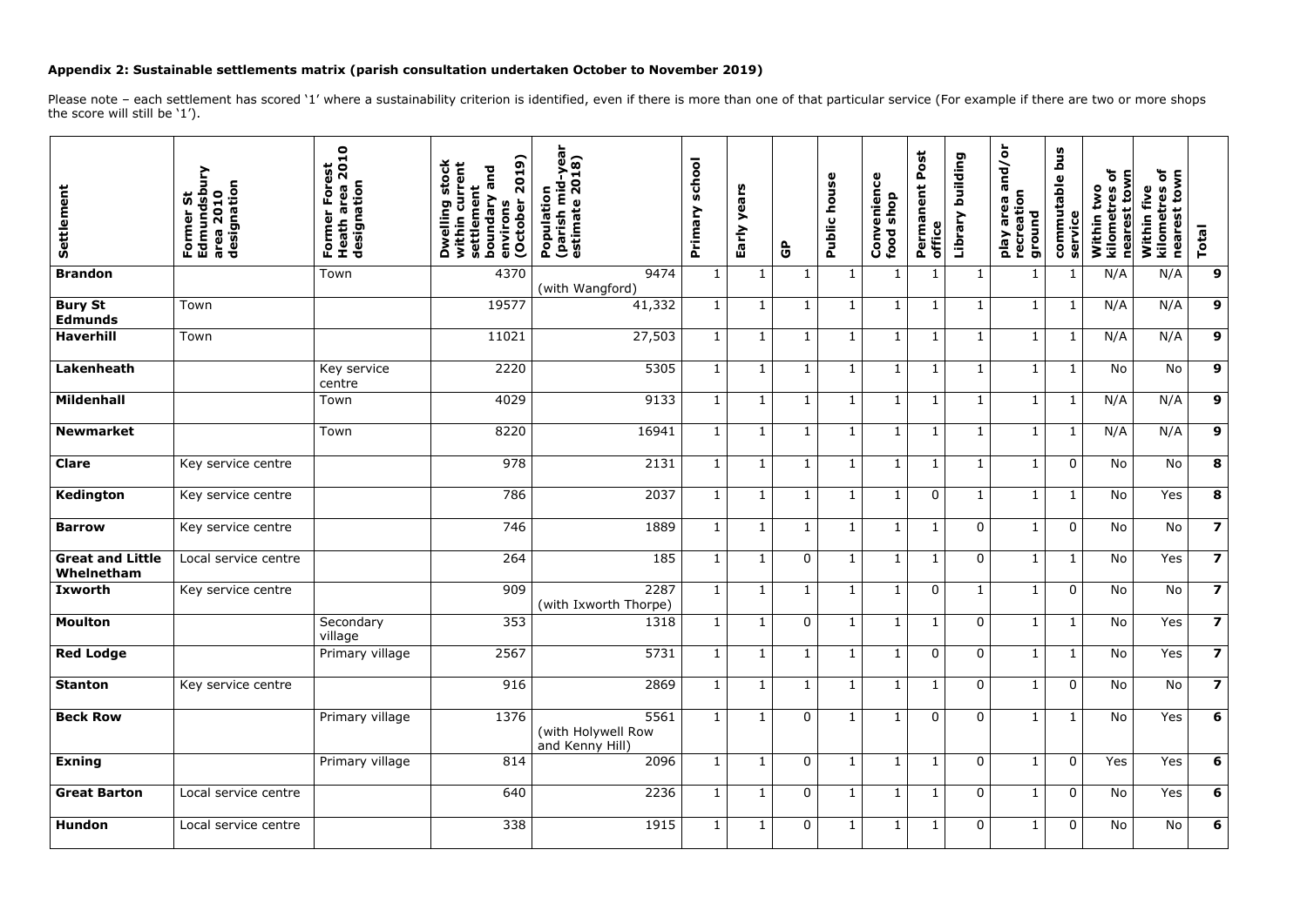| Settlement                                            | Edmundsbur<br>area 2010<br>designation<br>ູ້ທ<br>O<br>ட் | 2010<br>Forest<br><b>Heath area</b><br>designation<br>Former | 2019)<br>stock<br>tie<br>and<br>settlement<br>boundary<br>Dwelling<br>October<br>environs<br>within | (parish mid-year<br>estimate 2018)<br>Population | school<br>Primary | years<br>Early | $\mathbf{\hat{G}}$ | house<br>Public | Convenience<br>shop<br>food | ost<br>Ď.<br>Permanent I<br>office | building<br>Library | $\overline{\sigma}$<br>╲<br>$\overline{\mathbf{C}}$<br>c<br><b>G</b><br>ation<br>area<br>ground<br>Veld<br>recr | bus<br>commutable<br>service | ð<br>town<br>two<br>Ö<br>neares<br>Within<br>kilome | ិ<br>ξ<br>Within five<br>kilometres<br>$\mathbf{5}$<br>nearest | <b>Total</b>            |
|-------------------------------------------------------|----------------------------------------------------------|--------------------------------------------------------------|-----------------------------------------------------------------------------------------------------|--------------------------------------------------|-------------------|----------------|--------------------|-----------------|-----------------------------|------------------------------------|---------------------|-----------------------------------------------------------------------------------------------------------------|------------------------------|-----------------------------------------------------|----------------------------------------------------------------|-------------------------|
| Rougham                                               | Local service centre                                     |                                                              | 289                                                                                                 | 1250<br>(with Rushbrooke)                        | $\mathbf{1}$      | 1              | 0                  |                 |                             |                                    | $\mathbf 0$         | $\mathbf 1$                                                                                                     | $\mathbf 0$                  | No                                                  | No                                                             | 6                       |
| Wickhambrook                                          | Local service centre                                     |                                                              | 241                                                                                                 | 1266                                             |                   | $\mathbf 0$    |                    |                 | $\mathbf{1}$                |                                    | $\mathbf 0$         | $\mathbf{1}$                                                                                                    | $\overline{0}$               | No                                                  | No                                                             | 6                       |
| <b>Bardwell</b>                                       | Local service centre                                     |                                                              | 289                                                                                                 | 867                                              | $\mathbf{1}$      | $\mathbf 0$    | $\overline{0}$     | $\mathbf{1}$    | $\mathbf{1}$                | $\mathbf{1}$                       | $\mathbf 0$         | $\mathbf{1}$                                                                                                    | $\overline{0}$               | <b>No</b>                                           | <b>No</b>                                                      | 5                       |
| <b>Barningham</b>                                     | Local service centre                                     |                                                              | 356                                                                                                 | 967                                              | $\mathbf{1}$      | $\mathbf 0$    | $\mathbf 0$        | $\mathbf{1}$    | $\mathbf{1}$                | $\mathbf{1}$                       | $\mathbf 0$         | $\mathbf{1}$                                                                                                    | $\overline{0}$               | No                                                  | No                                                             | 5                       |
| <b>Honington and</b><br><b>Sapiston</b>               | Infill village                                           |                                                              | 176                                                                                                 | 1413                                             | $\mathbf{1}$      | $\mathbf{1}$   | $\overline{0}$     | $\mathbf{1}$    | $\mathbf{1}$                | $\mathbf{1}$                       | $\overline{0}$      | $\mathbf 0$                                                                                                     | $\overline{0}$               | No                                                  | <b>No</b>                                                      | 5                       |
| <b>Hopton</b>                                         | Local service centre                                     |                                                              | 233                                                                                                 | 624<br>(with Knettishall)                        | $\mathbf{1}$      | $\mathbf{1}$   | $\overline{0}$     | $\mathbf{1}$    | $\mathbf{1}$                | $\mathbf 0$                        | $\overline{0}$      | $\mathbf{1}$                                                                                                    | $\overline{0}$               | No                                                  | No                                                             | 5                       |
| <b>Horringer</b>                                      | Infill village                                           |                                                              | 369                                                                                                 | 1090                                             |                   |                | $\overline{0}$     |                 | $\overline{0}$              | $\overline{0}$                     | $\mathbf 0$         | $\mathbf{1}$                                                                                                    | $\mathbf 1$                  | Yes                                                 | Yes                                                            | $5\phantom{a}$          |
| Ingham                                                | Local service centre                                     |                                                              | 173                                                                                                 | 444                                              | $\overline{0}$    | $\mathbf 0$    | $\overline{0}$     | $\mathbf{1}$    | $\mathbf{1}$                | $\mathbf{1}$                       | $\mathbf 0$         | $\mathbf{1}$                                                                                                    | $\mathbf{1}$                 | No                                                  | <b>No</b>                                                      | 5                       |
| Pakenham                                              | Infill Village                                           |                                                              | 191                                                                                                 | 887                                              | $\overline{0}$    | 1              | $\overline{0}$     | $\mathbf 1$     | $\mathbf{1}$                | $\mathbf{1}$                       | $\overline{0}$      | $\mathbf{1}$                                                                                                    | $\overline{0}$               | No                                                  | No                                                             | 5                       |
| <b>West Row</b>                                       |                                                          | Primary village                                              | 526                                                                                                 | 1688                                             | $\mathbf{1}$      | 1              | $\overline{0}$     | $\mathbf{1}$    | $\mathbf{1}$                | $\mathbf 0$                        | $\mathbf 0$         | $\mathbf{1}$                                                                                                    | $\overline{0}$               | No                                                  | Yes                                                            | 5                       |
| <b>Cavendish</b>                                      | Local service centre                                     |                                                              | 400                                                                                                 | 1008                                             | $\mathbf{1}$      | $\overline{0}$ | $\overline{0}$     | $\mathbf{1}$    | $\mathbf{1}$                | $\mathbf 0$                        | $\overline{0}$      | $\mathbf 1$                                                                                                     | $\overline{0}$               | <b>No</b>                                           | <b>No</b>                                                      | 4                       |
| <b>Great Thurlow</b><br>with Little<br><b>Thurlow</b> | Local service centre                                     |                                                              | 98                                                                                                  | 188                                              | $\mathbf{1}$      | $\mathbf{1}$   | $\Omega$           | $\mathbf{1}$    | $\Omega$                    | $\Omega$                           | $\Omega$            | $\mathbf{1}$                                                                                                    | $\overline{0}$               | No                                                  | Yes                                                            | $\overline{\mathbf{4}}$ |
| <b>Kentford</b>                                       |                                                          | Primary village                                              | 372                                                                                                 | 398                                              | $\overline{0}$    | $\mathbf 0$    | $\overline{0}$     | $\mathbf{1}$    | $\mathbf{1}$                | $\mathbf{1}$                       | $\overline{0}$      | $\overline{0}$                                                                                                  | $\mathbf{1}$                 | No                                                  | No                                                             | $\overline{\mathbf{4}}$ |
| <b>Risby</b>                                          | Local service centre                                     |                                                              | 324                                                                                                 | 876                                              | $\mathbf{1}$      | 1              | $\overline{0}$     | $\mathbf{1}$    | $\overline{0}$              | $\overline{0}$                     | $\overline{0}$      | $\mathbf{1}$                                                                                                    | $\mathbf 0$                  | No                                                  | No                                                             | $\overline{\mathbf{4}}$ |
| <b>Stradishall</b>                                    | Infill village                                           |                                                              | 63                                                                                                  | 479                                              | $\overline{0}$    |                | $\mathbf 0$        |                 | $\overline{0}$              |                                    | $\overline{0}$      | $\mathbf{1}$                                                                                                    | $\overline{0}$               | No                                                  | No                                                             | 4                       |
| <b>Barnham</b>                                        | Infill village                                           |                                                              | 314                                                                                                 | 621                                              | $\mathbf{1}$      | $\mathbf{0}$   | $\overline{0}$     | $\overline{0}$  | $\overline{0}$              | $\overline{0}$                     | $\overline{0}$      | $\mathbf{1}$                                                                                                    | $\mathbf{1}$                 | No                                                  | Yes                                                            | $\overline{\mathbf{3}}$ |
| Chedburgh                                             | Local service centre                                     |                                                              | 264                                                                                                 | 679                                              | $\overline{0}$    | $\mathbf{1}$   | $\overline{0}$     | $\overline{0}$  | $\overline{0}$              | $\mathbf 0$                        | $\overline{0}$      | $\mathbf{1}$                                                                                                    | $\mathbf{1}$                 | No                                                  | No                                                             | $\mathbf{3}$            |
| <b>Eriswell</b>                                       |                                                          | Secondary<br>village                                         | 48                                                                                                  | 3070                                             | $\overline{0}$    | $\overline{0}$ | $\mathbf 0$        |                 | $\overline{0}$              | $\overline{0}$                     | $\overline{0}$      | $\mathbf 1$                                                                                                     | $\mathbf{1}$                 | No                                                  | Yes                                                            | $\mathbf{3}$            |
| <b>Fornham All</b><br><b>Saints</b>                   | Infill village                                           |                                                              | 326                                                                                                 | 1123                                             | $\overline{0}$    | $\overline{0}$ | $\overline{0}$     |                 | $\overline{0}$              | $\mathbf 0$                        | $\overline{0}$      | $\mathbf{1}$                                                                                                    | $\mathbf{1}$                 | Yes                                                 | Yes                                                            | $\mathbf{3}$            |
| <b>Fornham St</b><br>Martin                           | Infill village                                           |                                                              | 361                                                                                                 | 1238<br>(with Fornham St<br>Genevieve)           | $\overline{0}$    | $\mathbf{0}$   | $\overline{0}$     |                 | $\overline{0}$              | $\mathbf 0$                        | $\overline{0}$      | $\mathbf{1}$                                                                                                    | $\mathbf{1}$                 | Yes                                                 | Yes                                                            | $\overline{\mathbf{3}}$ |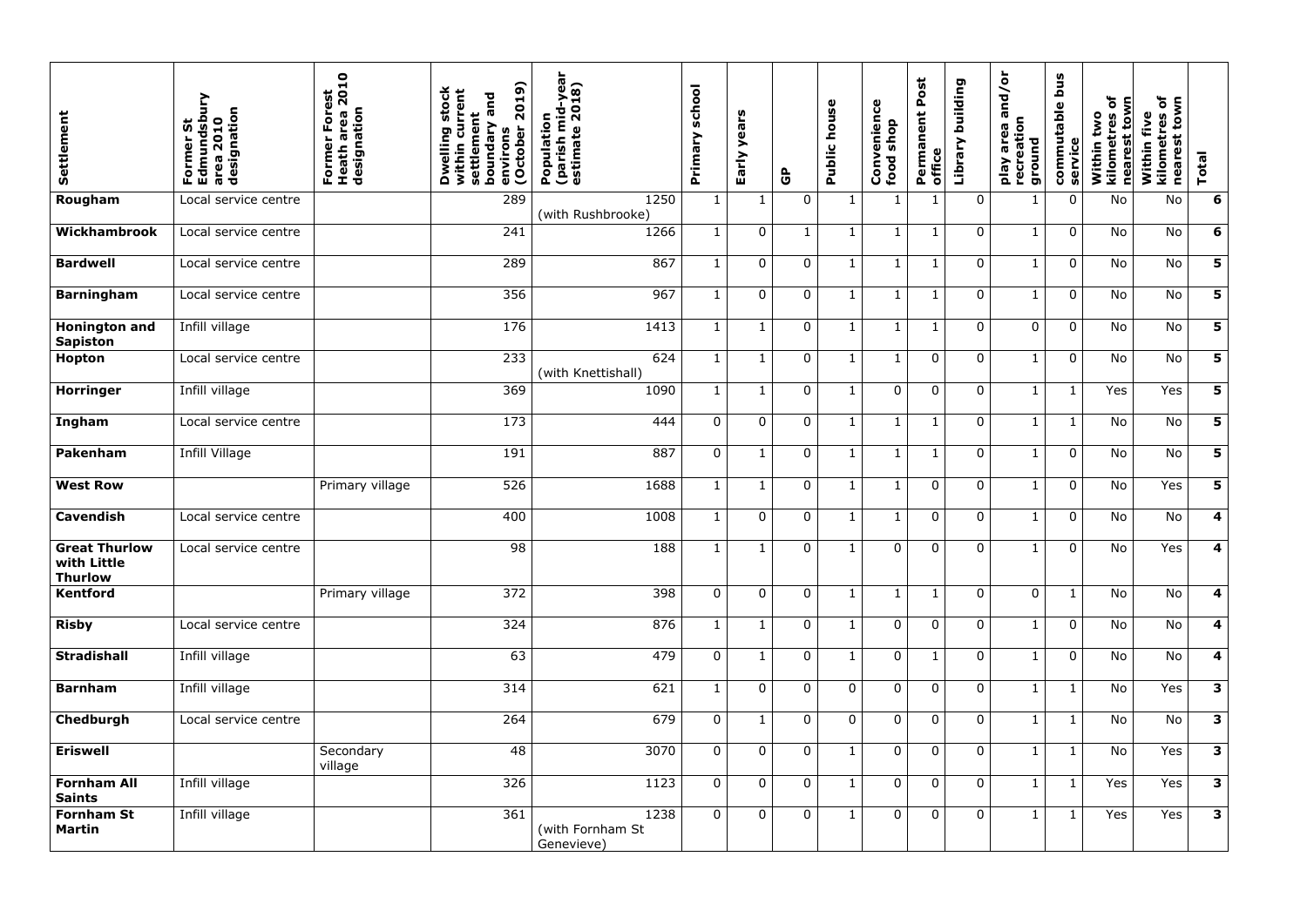| Settlement                    | Former St<br>Edmundsbur<br>area 2010<br>designation    | 2010<br>Forest<br><b>Heath area 2</b><br>designation<br>Former | 2019)<br>stock<br>rrent<br>and<br>settlement<br>boundary<br>J<br>Dwelling<br>(October<br>environs<br>within | nid-year<br>2018)<br>(parish mid-<br>estimate 20:<br>Population | school<br>Primary | years<br>Early | $\mathbf{\hat{e}}$ | house<br>Public | enience<br>shop<br>Conv<br>food | ost<br>Δ.<br>ent<br>Permane<br>office | building<br>Library | $\overline{\sigma}$<br>╰<br>and<br>eation<br>area<br>ground<br>Veld<br>recr | <b>Snq</b><br>commutable<br>Q<br>servic | Ⴆ<br>town<br>two<br>tres<br>nearest<br>kilome<br>Within | ð<br>town<br>Within five<br>kilometres<br>nearest | <b>Total</b>            |
|-------------------------------|--------------------------------------------------------|----------------------------------------------------------------|-------------------------------------------------------------------------------------------------------------|-----------------------------------------------------------------|-------------------|----------------|--------------------|-----------------|---------------------------------|---------------------------------------|---------------------|-----------------------------------------------------------------------------|-----------------------------------------|---------------------------------------------------------|---------------------------------------------------|-------------------------|
| Freckenham                    |                                                        | Secondary<br>village                                           | 111                                                                                                         | 350                                                             | $\mathbf 0$       | $\mathbf{1}$   | $\mathbf 0$        |                 | $\mathbf 0$                     | $\mathbf 0$                           | $\mathbf 0$         | 1                                                                           | $\mathbf 0$                             | No                                                      | Yes                                               | $\mathbf{3}$            |
| <b>Icklingham</b>             |                                                        | Secondary<br>village                                           | 148                                                                                                         | 364                                                             | $\overline{0}$    | $\mathbf 0$    | $\mathbf 0$        | $\mathbf 1$     | $\mathbf 0$                     | $\mathbf 0$                           | $\overline{0}$      | $\mathbf 1$                                                                 | $\mathbf{1}$                            | No                                                      | No                                                | $\mathbf{3}$            |
| <b>Stoke by Clare</b>         | Infill village                                         |                                                                | 164                                                                                                         | 522                                                             | $\overline{0}$    | $\mathbf 0$    | $\mathbf 0$        | $\mathbf{1}$    |                                 | $\mathbf 0$                           | $\mathbf 0$         | $\mathbf 1$                                                                 | $\overline{0}$                          | <b>No</b>                                               | No                                                | $\mathbf{3}$            |
| <b>Troston</b>                | Infill village                                         |                                                                | 124                                                                                                         | 822                                                             | $\overline{0}$    | $\overline{0}$ | $\mathbf 0$        | $\overline{0}$  |                                 | $\mathbf{1}$                          | $\overline{0}$      | $\mathbf{1}$                                                                | $\overline{0}$                          | No                                                      | No                                                | $\mathbf{3}$            |
| <b>Tuddenham</b>              |                                                        | Secondary<br>village                                           | 162                                                                                                         | 407                                                             | $\overline{0}$    | $\overline{0}$ | $\mathbf 0$        |                 |                                 | $\mathbf 0$                           | $\mathbf 0$         | $\mathbf 1$                                                                 | $\overline{0}$                          | No                                                      | Yes                                               | $\mathbf{3}$            |
| <b>Barton Mills</b>           |                                                        | Secondary<br>village                                           | 317                                                                                                         | 1114                                                            | $\overline{0}$    | $\overline{0}$ | $\mathbf 0$        | $\mathbf{1}$    | $\mathbf 0$                     | $\mathbf 0$                           | $\overline{0}$      | $\mathbf{1}$                                                                | $\mathbf 0$                             | Yes                                                     | Yes                                               | $\overline{\mathbf{2}}$ |
| <b>Coney Weston</b>           | Infill village                                         |                                                                | 122                                                                                                         | 402                                                             | $\overline{0}$    | $\overline{0}$ | $\overline{0}$     | $\mathbf 1$     | $\mathbf 0$                     | $\mathbf 0$                           | $\mathbf 0$         | $\mathbf{1}$                                                                | $\overline{0}$                          | No                                                      | <b>No</b>                                         | $\overline{2}$          |
| <b>Cowlinge</b>               | Infill village                                         |                                                                | 64                                                                                                          | 607                                                             | $\overline{0}$    | $\overline{0}$ | $\mathbf 0$        | 1               | $\mathbf 0$                     | $\mathbf 0$                           | $\overline{0}$      | $\mathbf 0$                                                                 | $\mathbf{1}$                            | No                                                      | No                                                | $\overline{\mathbf{2}}$ |
| <b>Elveden</b>                |                                                        | Secondary<br>village                                           | 49                                                                                                          | 222                                                             | $1\,$             | 0              | $\mathbf 0$        | $\mathbf 1$     | $\overline{0}$                  | $\mathbf 0$                           | $\mathbf 0$         | $\mathbf 0$                                                                 | $\mathbf 0$                             | No                                                      | No                                                | $\overline{\mathbf{2}}$ |
| Lidgate                       | Infill village                                         |                                                                | 74                                                                                                          | 237                                                             | $\mathbf 0$       | $\overline{0}$ | $\overline{0}$     |                 | $\overline{0}$                  | $\overline{0}$                        | $\overline{0}$      | $\mathbf{1}$                                                                | $\overline{0}$                          | <b>No</b>                                               | <b>No</b>                                         | $\overline{2}$          |
| <b>Ousden</b>                 | Infill village                                         |                                                                | 65                                                                                                          | 237                                                             | $\overline{0}$    | $\overline{0}$ | $\mathbf 0$        | $\mathbf 1$     | $\mathbf 0$                     | $\mathbf 0$                           | $\mathbf 0$         | $\mathbf{1}$                                                                | $\mathbf 0$                             | No                                                      | No                                                | $\overline{2}$          |
| <b>RAF Honington*</b>         | Infill village -<br>sustainable military<br>settlement |                                                                | 344                                                                                                         | Not available                                                   | $\overline{0}$    | $\Omega$       | $\Omega$           | $\Omega$        | $\mathbf{1}$                    | $\mathbf{1}$                          | $\Omega$            | $\Omega$                                                                    | $\overline{0}$                          | No                                                      | No                                                | $\overline{2}$          |
| <b>Stansfield</b>             | Infill village                                         |                                                                | 52                                                                                                          | 210                                                             | $\overline{0}$    | $\overline{0}$ | $\mathbf 0$        |                 | $\overline{0}$                  | $\mathbf 0$                           | $\overline{0}$      | $\mathbf{1}$                                                                | $\overline{0}$                          | No                                                      | No                                                | $\overline{2}$          |
| Whepstead                     | Infill village                                         |                                                                | $\overline{38}$                                                                                             | 451                                                             | $\overline{0}$    | $\overline{0}$ | $\overline{0}$     |                 | $\overline{0}$                  | $\overline{0}$                        | $\mathbf 0$         | $\mathbf{1}$                                                                | $\overline{0}$                          | No                                                      | No                                                | $\overline{2}$          |
| Worlington                    |                                                        | Secondary<br>village                                           | 179                                                                                                         | 510                                                             | $\overline{0}$    | $\overline{0}$ | $\overline{0}$     |                 | $\overline{0}$                  | $\overline{0}$                        | $\overline{0}$      | $\overline{0}$                                                              |                                         | Yes                                                     | Yes                                               | $\overline{2}$          |
| <b>Bradfield St</b><br>George | Infill village                                         |                                                                | 71                                                                                                          | 407                                                             | $\overline{0}$    | $\overline{0}$ | $\overline{0}$     | $\overline{0}$  | $\overline{0}$                  | $\mathbf 0$                           | $\overline{0}$      | $\mathbf{1}$                                                                | $\overline{0}$                          | No                                                      | No                                                | $\mathbf{1}$            |
| Chevington                    | Infill village                                         |                                                                | 215                                                                                                         | 599                                                             | $\overline{0}$    | $\overline{0}$ | $\overline{0}$     | $\mathbf{1}$    | $\overline{0}$                  | $\mathbf 0$                           | $\overline{0}$      | $\overline{0}$                                                              | $\overline{0}$                          | No                                                      | No                                                | $\mathbf{1}$            |
| Gazeley                       |                                                        | Secondary<br>village                                           | 284                                                                                                         | 666                                                             | $\overline{0}$    | $\overline{0}$ | $\overline{0}$     |                 | $\mathbf 0$                     | $\overline{0}$                        | $\mathbf 0$         | $\mathbf 0$                                                                 | $\mathbf 0$                             | No                                                      | No                                                | $\mathbf{1}$            |
| <b>Great Bradley</b>          | Infill village                                         |                                                                | 109                                                                                                         | 394<br>(with Little Bradley)                                    | $\overline{0}$    | $\overline{0}$ | $\overline{0}$     | $\overline{0}$  | $\overline{0}$                  | $\overline{0}$                        | $\overline{0}$      | $\mathbf{1}$                                                                | $\overline{0}$                          | <b>No</b>                                               | No                                                | $\mathbf{1}$            |
| <b>Hawkedon</b>               | Infill village                                         |                                                                | 30                                                                                                          | 130                                                             | $\overline{0}$    | $\overline{0}$ | $\overline{0}$     |                 | $\mathbf 0$                     | $\overline{0}$                        | $\overline{0}$      | $\overline{0}$                                                              | $\overline{0}$                          | No                                                      | No                                                | $\mathbf{1}$            |